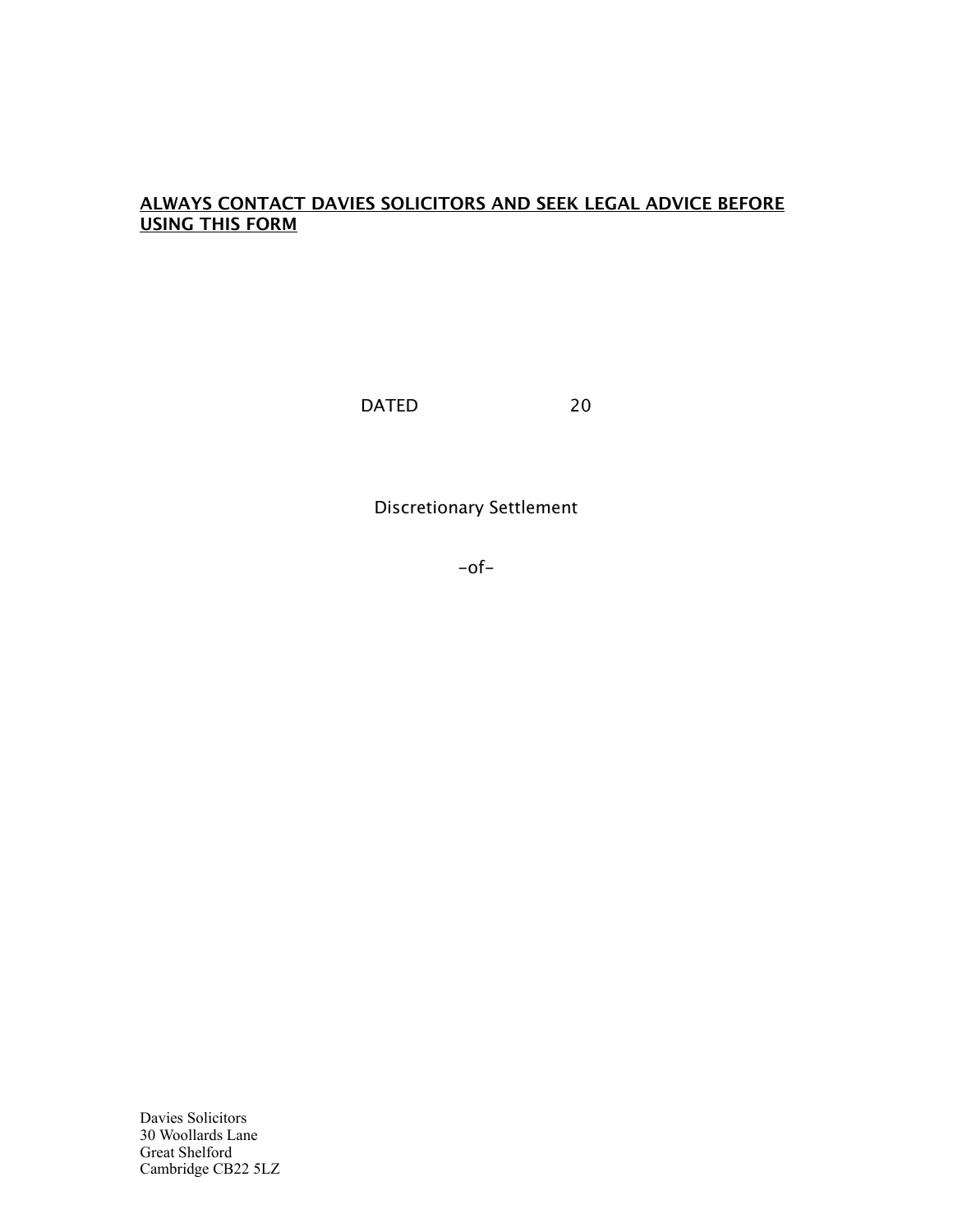This settlement is made the

```
(1)
\Gamma]
        ("the Settlor") of the one part and
(2)
[[ , and the contract of the contract of the contract of the contract of the contract of the contract of the contract of the contract of the contract of the contract of the contract of the contract of the contract of the
        ("the Original Trustees") of the other part.
```
Whereas:

This Settlement shall be known as the [ J Discretionary Settlement 2006

Now this deed witnesses as follows:

1. Definitions

in this settlement:

a. "The Trustees" means the Original Trustees or the trustees of the settlement for

- the time being.
- b. "The Trust Fund" means:

i. £5 and any other property transferred to the Trustees to

hold on the

- terms of this Settlement; and
- ii. All property from time to time representing the above.
- c. "Trust Property" means any property comprised in the Trust Fund.
- d. "The Trust Period" means the period of 80 years beginning with

the date of

this Settlement. That is the perpetuity period applicable to this

Settlement

- under the rule against perpetuities.
- e. "The Accumulation Period" means the period of 21 years beginning

## with the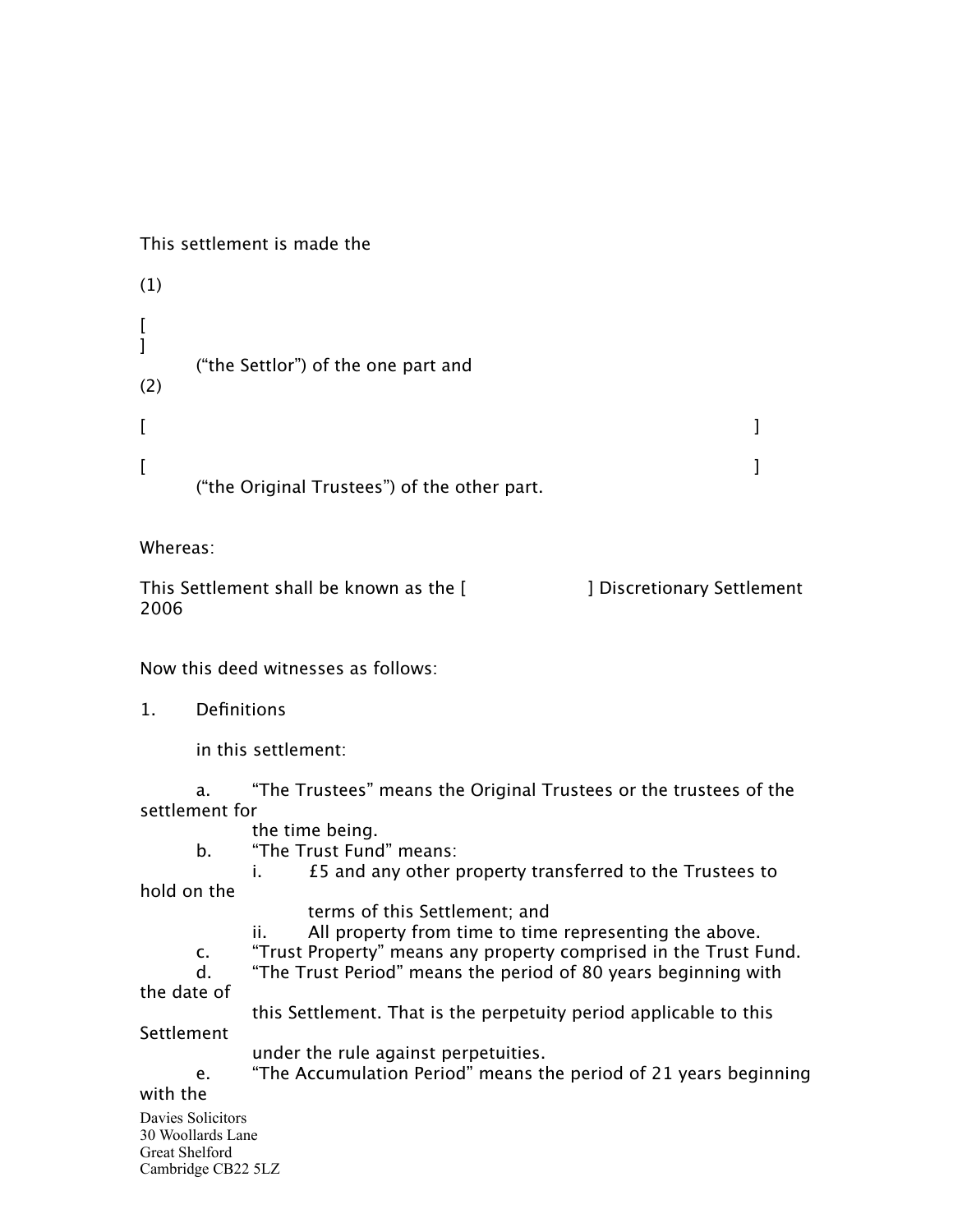date of this Settlement.

- f. "The Beneficiaries" means:
	- i. The children and descendants of the Settlor;
	- ii. The widower (whether or not remarried) of the Settlor;
	- iii. Any Person or class of Persons nominated to the Trustees

by:

- (1) the Settlor, or
- (2) two Beneficiaries (after the death of the Settlor) and

whose

 nomination is accepted in writing by the Trustees.

g. "Person" includes a person anywhere in the world and includes a Trustee.

2. Trust Income

Subject to the Overriding Powers below:

a. The Trustees may accumulate the whole or part of the income of

the Trust Fund during the Accumulation Period. That income shall be added to the

Trust Fund.

b. The Trustees shall pay or apply the remainder of the income to or for the

 benefit of any Beneficiaries, as the Trustees think fit, during the Trust Period.

3. Overriding Powers

The Trustees shall have the following powers during the Trust Period ("Overriding Powers"):

a. Power of appointment:

 i. The Trustees may appoint that they shall hold the Trust Fund for the

 benefit of any Beneficiaries, on such terms as the Trustees

think fit.

- ii. An appointment may create any provisions and in particular:
	- (1) discretionary trusts
	- (2) dispositive or administrative powers exercisable by any Person.
- iii. An appointment shall be made by deed and may be

revocable or

irrevocable.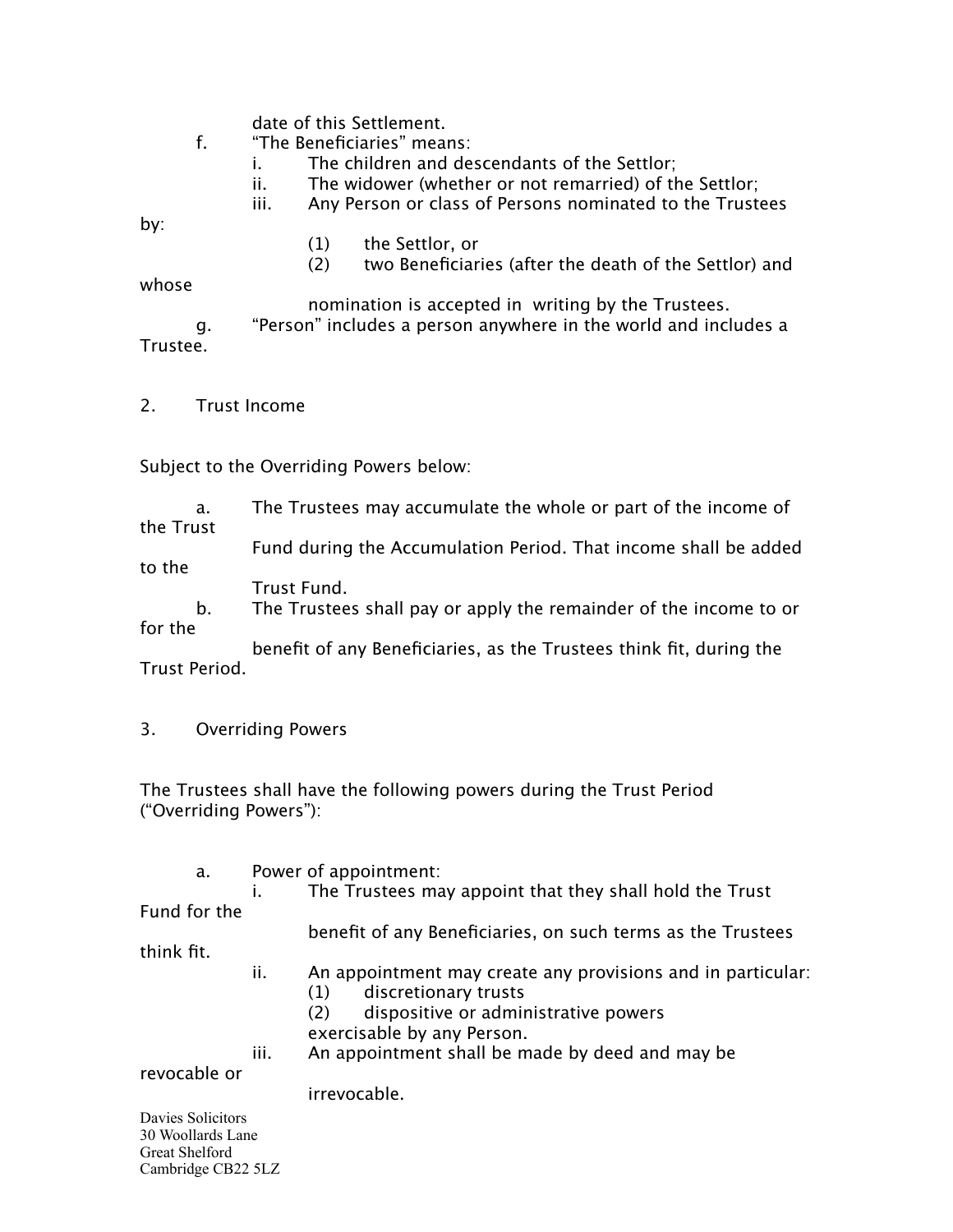b. Transfer of Trust Property to new settlement:

 The Trustees may by deed declare that they hold any Trust Property on trust to

 Transfer it to trustees of a Qualifying Settlement, to hold on the terms of that

 Qualifying Settlement, freed and released from the terms of this Settlement.

 "A Qualifying Settlement" here means any settlement, wherever established,

under which every Person who may benefit is (or would if living be)

a

Beneficiary of this Settlement.

c. Power of advancement:

The Trustees may pay or apply any Trust Property for the

advancement or

Benefit of any Beneficiary.

## 4. Default Clause

Subject to that, the Trust Fund shall be held on trust for such of the children of the Settlor living at the date of her death and if more than one in equal shares absolutely.

5. Appointment of Trustees

The power of appointing trustees is exercisable by the Settlor during her life.

6. Further Provisions

a. The standard provisions of the Society of Trust and Estate Practitioners (1st

Edition) shall apply with the deletion of paragraph 5.

b. Section 11 Trusts of Land and Appointment of Trustees Act 1996 (consultation

with beneficiaries) shall not apply.

c. The Trustees may pay premiums of any insurance policy out of income.

7. Exclusion of Settlor and Spouse

Notwithstanding anything else in this Settlement, no power conferred by this settlement shall be exercisable, and no provision shall operate so as to allow Trust Property or its income to become payable to or applicable for the benefit of the Settlor or the Spouse of the Settlor in any circumstances whatsoever.